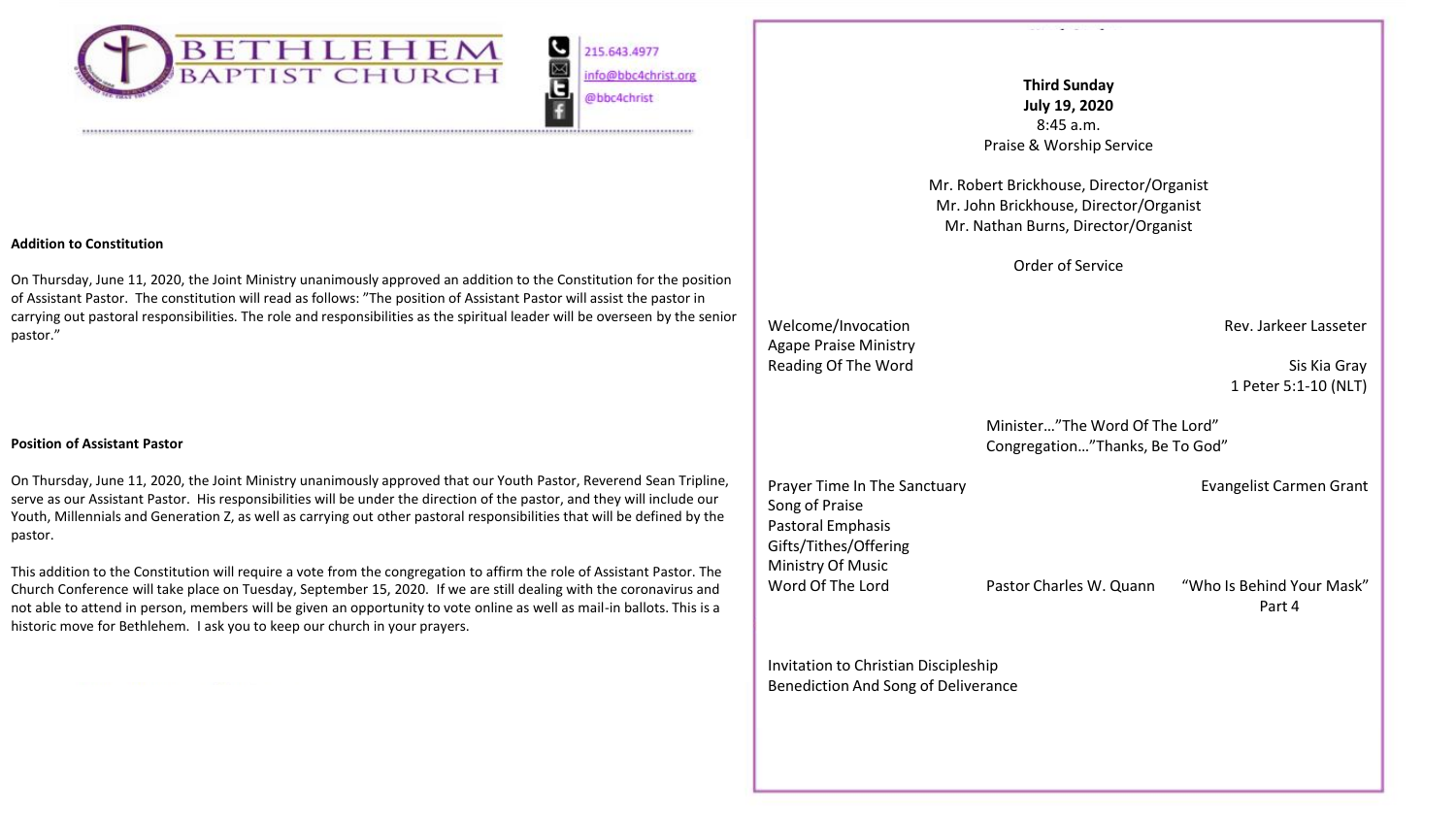

#### **Message from Pastor**

## **To God Be The Glory**

Praise God we have finally been approved by the Montgomery County Zoning Board to have digital signage. Our trustees led by Darren DeVoue have been working diligently so that the digital signage can be up by early Fall.

#### **Praise God**

Pastor is honored and expresses thanks for all the support and prayers as he ran to become a delegate, and now he has been selected to be a delegate at the Democratic National Convention. Delegates of the United States Democratic Party will choose the party's nominees for president and vice president in the 2020 United States presidential election. The convention will be held virtually beginning Monday, August 17<sup>th</sup> thru Thursday, August 20<sup>th</sup>.

# **A Man Of God That Loves People**

I express my deepest gratitude for your unselfish contributions for the love and support of our church during the COVID-19 Pandemic. We are a church that loves God and serves people, which has inspired me to create the Congregational Care Fund. I am asking that on the first Sunday in August, the Pastor's vacation offering be designated to the Congregational Care Fund so that we, as a church family, can support our members in the house of God. Thank you, Bethlehem, for being a wonderful supportive congregation.

#### **Pastor has Written His Monthly Article for the Philadelphia Tribune titled:**

"Who's Behind Your Mask?" The article will appear in Todays' edition of the Philadelphia Tribune.

## **Pastor encourages you to join us on the Church Without Walls**

Morning worship, daily 6 a.m. to 7 a.m. The Conference number is 1-712-770-5600. The Participant code 674854#. Use #6 to mute/unmute.

# **Support our Golden Chain Missionaries**

For the month of **July**, please drop off **shaving cream and razors** in the container located next to the Hospitality/Security Desk.



#### **Television Ministry -Wednesday, 9:00 a.m.- 9:30 a.m.**

WMCN TV-Comcast Ch. 794 Verizon Ch. 519 HD, Direct TV Ch.44 HD, Dish Ch. 8165 HD.

# **Movie Night**

The Youth and Vine ministries are hosting a movie night! This wonderful time of fun and outdoor fellowship will be held Friday, August 7th @ 8 p.m. Grab a lawn chair or pull up in your car and enjoy this family experience. Details are forthcoming.

# **VBS registration**

Vacation Bible School is going virtual! We are so excited to offer our yearly week of refreshing and renewal with the theme: **Our God is Bigger and There is Nothing He Can't Do!** Make sure you reserve your spot for VBS 2020, held July 20-23, nightly at 7 p.m. To register, visit: [bbc4christ.org/virtual-vbs](http://www.bbc4christ.org/virtual-vbs)

# **Education & Scholarship Ministry Virtual Fundraiser**

Our goal is to raise \$10,000 for Bethlehem 2020 Graduates. Our youth are important and every gift counts. You can give online or mail in your donation to Bethlehem Baptist Church, Education & Scholarship 2020 Fundraiser.

# **Fireside Chat**

Join Pastor Quann and Rev. Sean Tripline on Thursdays, for a Fireside Chat, at 12:30 - 1:30 p.m. Call the Prayer Line for prayer or comments at 1-712-770-5600. The Participant Code is 674854#. Use #6 to mute/unmute. Watch Live Stream on YouTube, Website, and Facebook.

# **Movement Monday**

Please spread the word of our next Movement Monday Service, Monday, July 13<sup>th</sup> at 7 p.m. Watch Live Stream on YouTube, Website and Facebook

# **Ogada**

**Ogada Wants to Hear from Us!!** - Our sons and daughters at Ogada are quarantined just like us. Although we can't visit them, and won't be able to for a while, we can still communicate with them. Click or Copy the l[ink below and paste it into your browser to learn how! https://bbc4christ.org/wp](https://bbc4christ.org/wp-content/uploads/2020/07/Request-for-Videos_Audio_emails.pdf)content/uploads/2020/07/Request-for-Videos\_Audio\_emails.pdf

Help or Questions? Send an email to: heartandhand@bbc4christ.org. **The deadline is July 31st** .